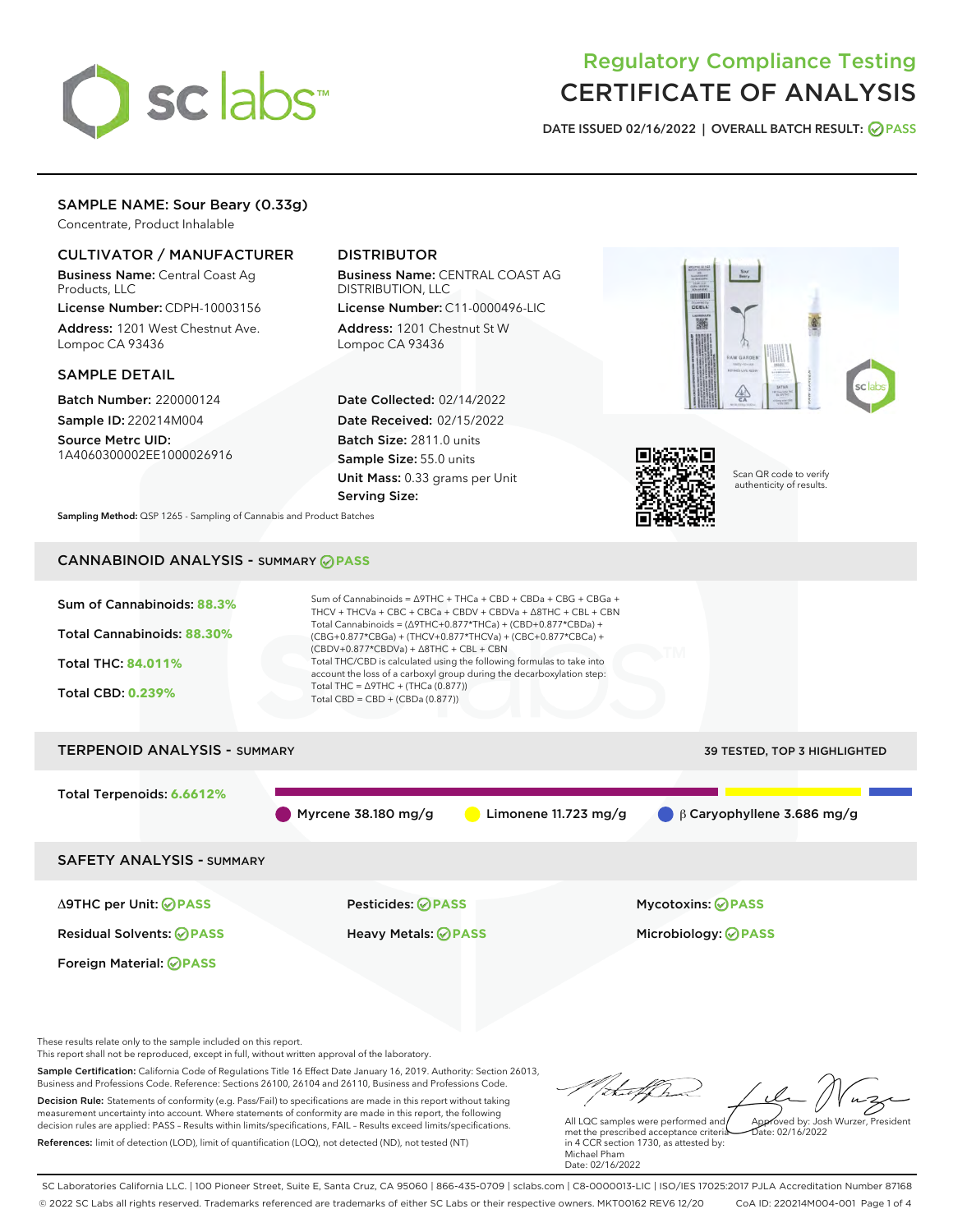

Terpene analysis utilizing gas chromatography-flame ionization detection (GC-



п

SOUR BEARY (0.33G) | DATE ISSUED 02/16/2022 | OVERALL BATCH RESULT: **○** PASS

TERPENOID TEST RESULTS - 02/16/2022

FID). **Method:** QSP 1192 - Analysis of Terpenoids by GC-FID

## CANNABINOID TEST RESULTS - 02/15/2022 2 PASS

Tested by high-performance liquid chromatography with diode-array detection (HPLC-DAD). **Method:** QSP 1157 - Analysis of Cannabinoids by HPLC-DAD

#### TOTAL CANNABINOIDS: **88.30%**

Total Cannabinoids (Total THC) + (Total CBD) + (Total CBG) + (Total THCV) + (Total CBC) + (Total CBDV) + ∆8THC + CBL + CBN

TOTAL THC: **84.011%** Total THC (∆9THC+0.877\*THCa)

TOTAL CBD: **0.239%**

Total CBD (CBD+0.877\*CBDa)

TOTAL CBG: 3.331% Total CBG (CBG+0.877\*CBGa)

TOTAL THCV: 0.35% Total THCV (THCV+0.877\*THCVa)

TOTAL CBC: ND Total CBC (CBC+0.877\*CBCa)

TOTAL CBDV: ND Total CBDV (CBDV+0.877\*CBDVa)

| <b>COMPOUND</b>            | LOD/LOQ<br>(mg/g) | <b>MEASUREMENT</b><br><b>UNCERTAINTY</b><br>(mg/g) | <b>RESULT</b><br>(mg/g) | <b>RESULT</b><br>(%) |
|----------------------------|-------------------|----------------------------------------------------|-------------------------|----------------------|
| <b>A9THC</b>               | 0.06 / 0.26       | ±28.900                                            | 840.11                  | 84.011               |
| <b>CBG</b>                 | 0.06 / 0.19       | ±1.312                                             | 33.31                   | 3.331                |
| <b>THCV</b>                | 0.1 / 0.2         | ±0.17                                              | 3.5                     | 0.35                 |
| <b>CBD</b>                 | 0.07/0.29         | ±0.111                                             | 2.39                    | 0.239                |
| $\triangle$ 8THC           | 0.1 / 0.4         | ±0.15                                              | 1.9                     | 0.19                 |
| <b>CBN</b>                 | 0.1 / 0.3         | ±0.12                                              | 1.8                     | 0.18                 |
| <b>THCa</b>                | 0.05/0.14         | N/A                                                | <b>ND</b>               | <b>ND</b>            |
| <b>THCVa</b>               | 0.07/0.20         | N/A                                                | <b>ND</b>               | <b>ND</b>            |
| <b>CBDa</b>                | 0.02/0.19         | N/A                                                | <b>ND</b>               | <b>ND</b>            |
| <b>CBDV</b>                | 0.04 / 0.15       | N/A                                                | <b>ND</b>               | <b>ND</b>            |
| <b>CBDVa</b>               | 0.03/0.53         | N/A                                                | <b>ND</b>               | <b>ND</b>            |
| <b>CBGa</b>                | 0.1/0.2           | N/A                                                | <b>ND</b>               | <b>ND</b>            |
| <b>CBL</b>                 | 0.06 / 0.24       | N/A                                                | <b>ND</b>               | <b>ND</b>            |
| <b>CBC</b>                 | 0.2 / 0.5         | N/A                                                | <b>ND</b>               | <b>ND</b>            |
| <b>CBCa</b>                | 0.07/0.28         | N/A                                                | <b>ND</b>               | <b>ND</b>            |
| <b>SUM OF CANNABINOIDS</b> |                   |                                                    | 883.0 mg/g              | 88.3%                |

#### **UNIT MASS: 0.33 grams per Unit**

| ∆9THC per Unit                         | 1100 per-package limit | 277.24 mg/unit  | <b>PASS</b> |
|----------------------------------------|------------------------|-----------------|-------------|
| <b>Total THC per Unit</b>              |                        | 277.24 mg/unit  |             |
| <b>CBD</b> per Unit                    |                        | $0.79$ mg/unit  |             |
| <b>Total CBD per Unit</b>              |                        | $0.79$ mg/unit  |             |
| <b>Sum of Cannabinoids</b><br>per Unit |                        | 291.4 mg/unit   |             |
| <b>Total Cannabinoids</b><br>per Unit  |                        | $291.4$ mg/unit |             |

| <b>COMPOUND</b>         | LOD/LOQ<br>(mg/g) | <b>MEASUREMENT</b><br><b>UNCERTAINTY</b><br>(mg/g) | <b>RESULT</b><br>(mg/g)                         | <b>RESULT</b><br>(%) |
|-------------------------|-------------------|----------------------------------------------------|-------------------------------------------------|----------------------|
| <b>Myrcene</b>          | 0.008 / 0.025     | ±0.4925                                            | 38.180                                          | 3.8180               |
| Limonene                | 0.005 / 0.016     | ±0.1676                                            | 11.723                                          | 1.1723               |
| $\beta$ Caryophyllene   | 0.004 / 0.012     | ±0.1312                                            | 3.686                                           | 0.3686               |
| $\beta$ Pinene          | 0.004 / 0.014     | ±0.0295                                            | 2.565                                           | 0.2565               |
| $\alpha$ Pinene         | 0.005 / 0.017     | ±0.0206                                            | 2.401                                           | 0.2401               |
| Linalool                | 0.009 / 0.032     | ±0.0773                                            | 2.033                                           | 0.2033               |
| Ocimene                 | 0.011 / 0.038     | ±0.0583                                            | 1.815                                           | 0.1815               |
| Terpinolene             | 0.008 / 0.026     | ±0.0239                                            | 1.165                                           | 0.1165               |
| $\alpha$ Humulene       | 0.009 / 0.029     | ±0.0285                                            | 0.887                                           | 0.0887               |
| Fenchol                 | 0.010 / 0.034     | ±0.0194                                            | 0.500                                           | 0.0500               |
| trans-ß-Farnesene       | 0.008 / 0.025     | ±0.0118                                            | 0.332                                           | 0.0332               |
| Terpineol               | 0.016 / 0.055     | ±0.0202                                            | 0.329                                           | 0.0329               |
| Camphene                | 0.005 / 0.015     | ±0.0031                                            | 0.269                                           | 0.0269               |
| <b>Borneol</b>          | 0.005 / 0.016     | ±0.0043                                            | 0.102                                           | 0.0102               |
| Fenchone                | 0.009 / 0.028     | ±0.0027                                            | 0.092                                           | 0.0092               |
| <b>Nerolidol</b>        | 0.009 / 0.028     | ±0.0049                                            | 0.078                                           | 0.0078               |
| Guaiol                  | 0.009 / 0.030     | ±0.0031                                            | 0.065                                           | 0.0065               |
| $\gamma$ Terpinene      | 0.006 / 0.018     | ±0.0010                                            | 0.058                                           | 0.0058               |
| $\alpha$ Phellandrene   | 0.006 / 0.020     | ±0.0007                                            | 0.051                                           | 0.0051               |
| 3 Carene                | 0.005 / 0.018     | ±0.0007                                            | 0.047                                           | 0.0047               |
| $\alpha$ Terpinene      | 0.005 / 0.017     | ±0.0007                                            | 0.047                                           | 0.0047               |
| Eucalyptol              | 0.006 / 0.018     | ±0.0012                                            | 0.046                                           | 0.0046               |
| $\alpha$ Bisabolol      | 0.008 / 0.026     | ±0.0023                                            | 0.044                                           | 0.0044               |
| Caryophyllene<br>Oxide  | 0.010 / 0.033     | ±0.0018                                            | 0.039                                           | 0.0039               |
| p-Cymene                | 0.005 / 0.016     | ±0.0008                                            | 0.029                                           | 0.0029               |
| Citronellol             | 0.003 / 0.010     | ±0.0007                                            | 0.015                                           | 0.0015               |
| Nerol                   | 0.003 / 0.011     | ±0.0006                                            | 0.014                                           | 0.0014               |
| Sabinene Hydrate        | 0.006 / 0.022     | N/A                                                | <loq< th=""><th><loq< th=""></loq<></th></loq<> | <loq< th=""></loq<>  |
| Sabinene                | 0.004 / 0.014     | N/A                                                | ND                                              | <b>ND</b>            |
| (-)-Isopulegol          | 0.005 / 0.016     | N/A                                                | <b>ND</b>                                       | ND                   |
| Camphor                 | 0.006 / 0.019     | N/A                                                | ND                                              | ND                   |
| Isoborneol              | 0.004 / 0.012     | N/A                                                | ND                                              | ND                   |
| Menthol                 | 0.008 / 0.025     | N/A                                                | ND                                              | ND                   |
| $R-(+)$ -Pulegone       | 0.003 / 0.011     | N/A                                                | ND                                              | ND                   |
| Geraniol                | 0.002 / 0.007     | N/A                                                | ND                                              | ND                   |
| <b>Geranyl Acetate</b>  | 0.004 / 0.014     | N/A                                                | ND                                              | ND                   |
| $\alpha$ Cedrene        | 0.005 / 0.016     | N/A                                                | ND                                              | ND                   |
| Valencene               | 0.009 / 0.030     | N/A                                                | ND                                              | ND                   |
| Cedrol                  | 0.008 / 0.027     | N/A                                                | ND                                              | ND                   |
| <b>TOTAL TERPENOIDS</b> |                   |                                                    | 66.612 mg/g                                     | 6.6612%              |

SC Laboratories California LLC. | 100 Pioneer Street, Suite E, Santa Cruz, CA 95060 | 866-435-0709 | sclabs.com | C8-0000013-LIC | ISO/IES 17025:2017 PJLA Accreditation Number 87168 © 2022 SC Labs all rights reserved. Trademarks referenced are trademarks of either SC Labs or their respective owners. MKT00162 REV6 12/20 CoA ID: 220214M004-001 Page 2 of 4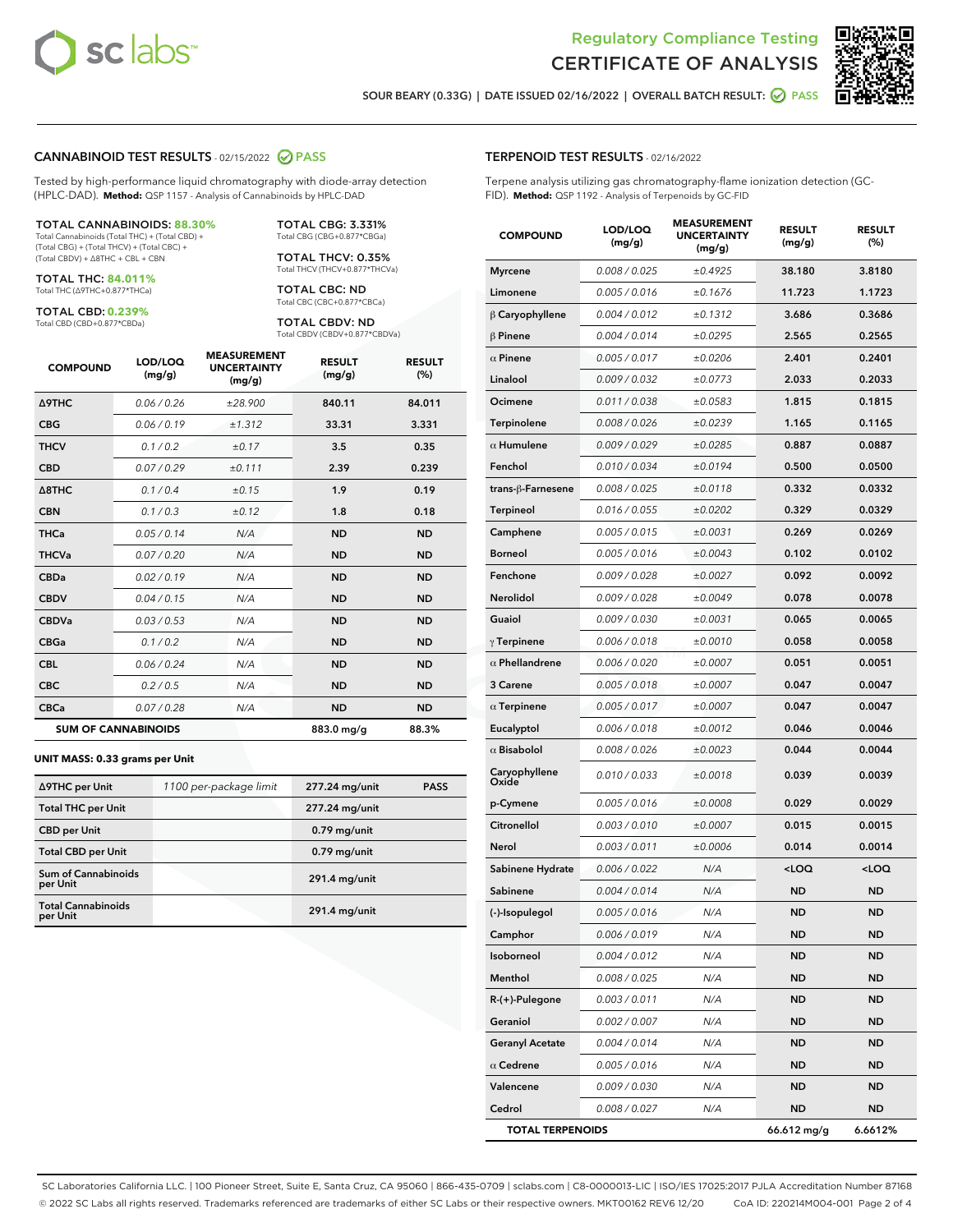



SOUR BEARY (0.33G) | DATE ISSUED 02/16/2022 | OVERALL BATCH RESULT:  $\bigotimes$  PASS

# CATEGORY 1 PESTICIDE TEST RESULTS - 02/16/2022 2 PASS

Pesticide and plant growth regulator analysis utilizing high-performance liquid chromatography-mass spectrometry (HPLC-MS) or gas chromatography-mass spectrometry (GC-MS). \*GC-MS utilized where indicated. **Method:** QSP 1212 - Analysis of Pesticides and Mycotoxins by LC-MS or QSP 1213 - Analysis of Pesticides by GC-MS

| <b>COMPOUND</b>             | LOD/LOQ<br>$(\mu g/g)$ | <b>ACTION</b><br><b>LIMIT</b><br>$(\mu g/g)$ | <b>MEASUREMENT</b><br><b>UNCERTAINTY</b><br>$(\mu g/g)$ | <b>RESULT</b><br>$(\mu g/g)$ | <b>RESULT</b> |
|-----------------------------|------------------------|----------------------------------------------|---------------------------------------------------------|------------------------------|---------------|
| Aldicarb                    | 0.03 / 0.08            | $\geq$ LOD                                   | N/A                                                     | <b>ND</b>                    | <b>PASS</b>   |
| Carbofuran                  | 0.02/0.05              | $>$ LOD                                      | N/A                                                     | <b>ND</b>                    | <b>PASS</b>   |
| Chlordane*                  | 0.03 / 0.08            | $\ge$ LOD                                    | N/A                                                     | <b>ND</b>                    | <b>PASS</b>   |
| Chlorfenapyr*               | 0.03/0.10              | $>$ LOD                                      | N/A                                                     | <b>ND</b>                    | <b>PASS</b>   |
| Chlorpyrifos                | 0.02 / 0.06            | $\ge$ LOD                                    | N/A                                                     | <b>ND</b>                    | <b>PASS</b>   |
| Coumaphos                   | 0.02 / 0.07            | $\ge$ LOD                                    | N/A                                                     | <b>ND</b>                    | <b>PASS</b>   |
| Daminozide                  | 0.02 / 0.07            | $\ge$ LOD                                    | N/A                                                     | <b>ND</b>                    | <b>PASS</b>   |
| <b>DDVP</b><br>(Dichlorvos) | 0.03/0.09              | $\ge$ LOD                                    | N/A                                                     | <b>ND</b>                    | <b>PASS</b>   |
| Dimethoate                  | 0.03/0.08              | $>$ LOD                                      | N/A                                                     | <b>ND</b>                    | <b>PASS</b>   |
| Ethoprop(hos)               | 0.03/0.10              | $\ge$ LOD                                    | N/A                                                     | <b>ND</b>                    | <b>PASS</b>   |
| Etofenprox                  | 0.02 / 0.06            | $\ge$ LOD                                    | N/A                                                     | <b>ND</b>                    | <b>PASS</b>   |
| Fenoxycarb                  | 0.03 / 0.08            | $\ge$ LOD                                    | N/A                                                     | <b>ND</b>                    | <b>PASS</b>   |
| Fipronil                    | 0.03/0.08              | $>$ LOD                                      | N/A                                                     | <b>ND</b>                    | <b>PASS</b>   |
| Imazalil                    | 0.02 / 0.06            | $\ge$ LOD                                    | N/A                                                     | <b>ND</b>                    | <b>PASS</b>   |
| <b>Methiocarb</b>           | 0.02 / 0.07            | $\ge$ LOD                                    | N/A                                                     | <b>ND</b>                    | <b>PASS</b>   |
| Methyl<br>parathion         | 0.03/0.10              | $\ge$ LOD                                    | N/A                                                     | <b>ND</b>                    | <b>PASS</b>   |
| <b>Mevinphos</b>            | 0.03/0.09              | $>$ LOD                                      | N/A                                                     | <b>ND</b>                    | <b>PASS</b>   |
| Paclobutrazol               | 0.02 / 0.05            | $\ge$ LOD                                    | N/A                                                     | <b>ND</b>                    | <b>PASS</b>   |
| Propoxur                    | 0.03/0.09              | $\ge$ LOD                                    | N/A                                                     | <b>ND</b>                    | <b>PASS</b>   |
| Spiroxamine                 | 0.03 / 0.08            | $\ge$ LOD                                    | N/A                                                     | <b>ND</b>                    | <b>PASS</b>   |
| Thiacloprid                 | 0.03/0.10              | $\ge$ LOD                                    | N/A                                                     | <b>ND</b>                    | <b>PASS</b>   |

### CATEGORY 2 PESTICIDE TEST RESULTS - 02/16/2022 2 PASS

| <b>COMPOUND</b>          | LOD/LOO<br>$(\mu g/g)$ | <b>ACTION</b><br>LIMIT<br>$(\mu g/g)$ | <b>MEASUREMENT</b><br><b>UNCERTAINTY</b><br>$(\mu g/g)$ | <b>RESULT</b><br>$(\mu g/g)$ | <b>RESULT</b> |  |
|--------------------------|------------------------|---------------------------------------|---------------------------------------------------------|------------------------------|---------------|--|
| Abamectin                | 0.03/0.10              | 0.1                                   | N/A                                                     | <b>ND</b>                    | <b>PASS</b>   |  |
| Acephate                 | 0.02/0.07              | 0.1                                   | N/A                                                     | <b>ND</b>                    | <b>PASS</b>   |  |
| Acequinocyl              | 0.02/0.07              | 0.1                                   | N/A                                                     | <b>ND</b>                    | <b>PASS</b>   |  |
| Acetamiprid              | 0.02 / 0.05            | 0.1                                   | N/A                                                     | <b>ND</b>                    | <b>PASS</b>   |  |
| Azoxystrobin             | 0.02/0.07              | 0.1                                   | N/A                                                     | <b>ND</b>                    | <b>PASS</b>   |  |
| <b>Bifenazate</b>        | 0.01 / 0.04            | 0.1                                   | N/A                                                     | <b>ND</b>                    | <b>PASS</b>   |  |
| <b>Bifenthrin</b>        | 0.02 / 0.05            | 3                                     | N/A                                                     | <b>ND</b>                    | <b>PASS</b>   |  |
| <b>Boscalid</b>          | 0.03/0.09              | 0.1                                   | N/A                                                     | <b>ND</b>                    | <b>PASS</b>   |  |
| Captan                   | 0.19/0.57              | 0.7                                   | N/A                                                     | <b>ND</b>                    | <b>PASS</b>   |  |
| Carbaryl                 | 0.02/0.06              | 0.5                                   | N/A                                                     | <b>ND</b>                    | <b>PASS</b>   |  |
| Chlorantranilip-<br>role | 0.04/0.12              | 10                                    | N/A                                                     | <b>ND</b>                    | <b>PASS</b>   |  |
| Clofentezine             | 0.03/0.09              | 0.1                                   | N/A                                                     | <b>ND</b>                    | <b>PASS</b>   |  |

| <b>COMPOUND</b>               | LOD/LOQ<br>(µg/g) | <b>ACTION</b><br>LIMIT<br>$(\mu g/g)$ | <b>MEASUREMENT</b><br><b>UNCERTAINTY</b><br>$(\mu g/g)$ | <b>RESULT</b><br>(µg/g) | <b>RESULT</b> |
|-------------------------------|-------------------|---------------------------------------|---------------------------------------------------------|-------------------------|---------------|
| Cyfluthrin                    | 0.12 / 0.38       | 2                                     | N/A                                                     | <b>ND</b>               | <b>PASS</b>   |
| Cypermethrin                  | 0.11 / 0.32       | 1                                     | N/A                                                     | <b>ND</b>               | <b>PASS</b>   |
| Diazinon                      | 0.02 / 0.05       | 0.1                                   | N/A                                                     | ND                      | PASS          |
| Dimethomorph                  | 0.03 / 0.09       | 2                                     | N/A                                                     | <b>ND</b>               | <b>PASS</b>   |
| Etoxazole                     | 0.02 / 0.06       | 0.1                                   | N/A                                                     | ND                      | <b>PASS</b>   |
| Fenhexamid                    | 0.03 / 0.09       | 0.1                                   | N/A                                                     | ND                      | <b>PASS</b>   |
| Fenpyroximate                 | 0.02 / 0.06       | 0.1                                   | N/A                                                     | <b>ND</b>               | <b>PASS</b>   |
| Flonicamid                    | 0.03 / 0.10       | 0.1                                   | N/A                                                     | <b>ND</b>               | <b>PASS</b>   |
| Fludioxonil                   | 0.03 / 0.10       | 0.1                                   | N/A                                                     | <b>ND</b>               | <b>PASS</b>   |
| Hexythiazox                   | 0.02 / 0.07       | 0.1                                   | N/A                                                     | ND                      | <b>PASS</b>   |
| Imidacloprid                  | 0.04 / 0.11       | 5                                     | N/A                                                     | <b>ND</b>               | <b>PASS</b>   |
| Kresoxim-methyl               | 0.02 / 0.07       | 0.1                                   | N/A                                                     | ND                      | <b>PASS</b>   |
| Malathion                     | 0.03 / 0.09       | 0.5                                   | N/A                                                     | ND                      | <b>PASS</b>   |
| Metalaxyl                     | 0.02 / 0.07       | $\overline{2}$                        | N/A                                                     | <b>ND</b>               | <b>PASS</b>   |
| Methomyl                      | 0.03 / 0.10       | 1                                     | N/A                                                     | <b>ND</b>               | <b>PASS</b>   |
| Myclobutanil                  | 0.03 / 0.09       | 0.1                                   | N/A                                                     | ND                      | <b>PASS</b>   |
| <b>Naled</b>                  | 0.02 / 0.07       | 0.1                                   | N/A                                                     | ND                      | <b>PASS</b>   |
| Oxamyl                        | 0.04 / 0.11       | 0.5                                   | N/A                                                     | ND                      | <b>PASS</b>   |
| Pentachloronitro-<br>benzene* | 0.03/0.09         | 0.1                                   | N/A                                                     | ND                      | <b>PASS</b>   |
| Permethrin                    | 0.04 / 0.12       | 0.5                                   | N/A                                                     | ND                      | <b>PASS</b>   |
| Phosmet                       | 0.03 / 0.10       | 0.1                                   | N/A                                                     | <b>ND</b>               | <b>PASS</b>   |
| Piperonylbu-<br>toxide        | 0.02 / 0.07       | 3                                     | N/A                                                     | ND                      | <b>PASS</b>   |
| Prallethrin                   | 0.03 / 0.08       | 0.1                                   | N/A                                                     | <b>ND</b>               | <b>PASS</b>   |
| Propiconazole                 | 0.02 / 0.07       | 0.1                                   | N/A                                                     | ND                      | <b>PASS</b>   |
| Pyrethrins                    | 0.04 / 0.12       | 0.5                                   | N/A                                                     | ND                      | <b>PASS</b>   |
| Pyridaben                     | 0.02 / 0.07       | 0.1                                   | N/A                                                     | ND                      | <b>PASS</b>   |
| Spinetoram                    | 0.02 / 0.07       | 0.1                                   | N/A                                                     | ND                      | <b>PASS</b>   |
| Spinosad                      | 0.02 / 0.07       | 0.1                                   | N/A                                                     | ND                      | <b>PASS</b>   |
| Spiromesifen                  | 0.02 / 0.05       | 0.1                                   | N/A                                                     | ND                      | <b>PASS</b>   |
| Spirotetramat                 | 0.02 / 0.06       | 0.1                                   | N/A                                                     | ND                      | <b>PASS</b>   |
| Tebuconazole                  | 0.02 / 0.07       | 0.1                                   | N/A                                                     | ND                      | <b>PASS</b>   |
| Thiamethoxam                  | 0.03 / 0.10       | 5                                     | N/A                                                     | ND                      | <b>PASS</b>   |
| Trifloxystrobin               | 0.03 / 0.08       | 0.1                                   | N/A                                                     | ND                      | <b>PASS</b>   |

SC Laboratories California LLC. | 100 Pioneer Street, Suite E, Santa Cruz, CA 95060 | 866-435-0709 | sclabs.com | C8-0000013-LIC | ISO/IES 17025:2017 PJLA Accreditation Number 87168 © 2022 SC Labs all rights reserved. Trademarks referenced are trademarks of either SC Labs or their respective owners. MKT00162 REV6 12/20 CoA ID: 220214M004-001 Page 3 of 4